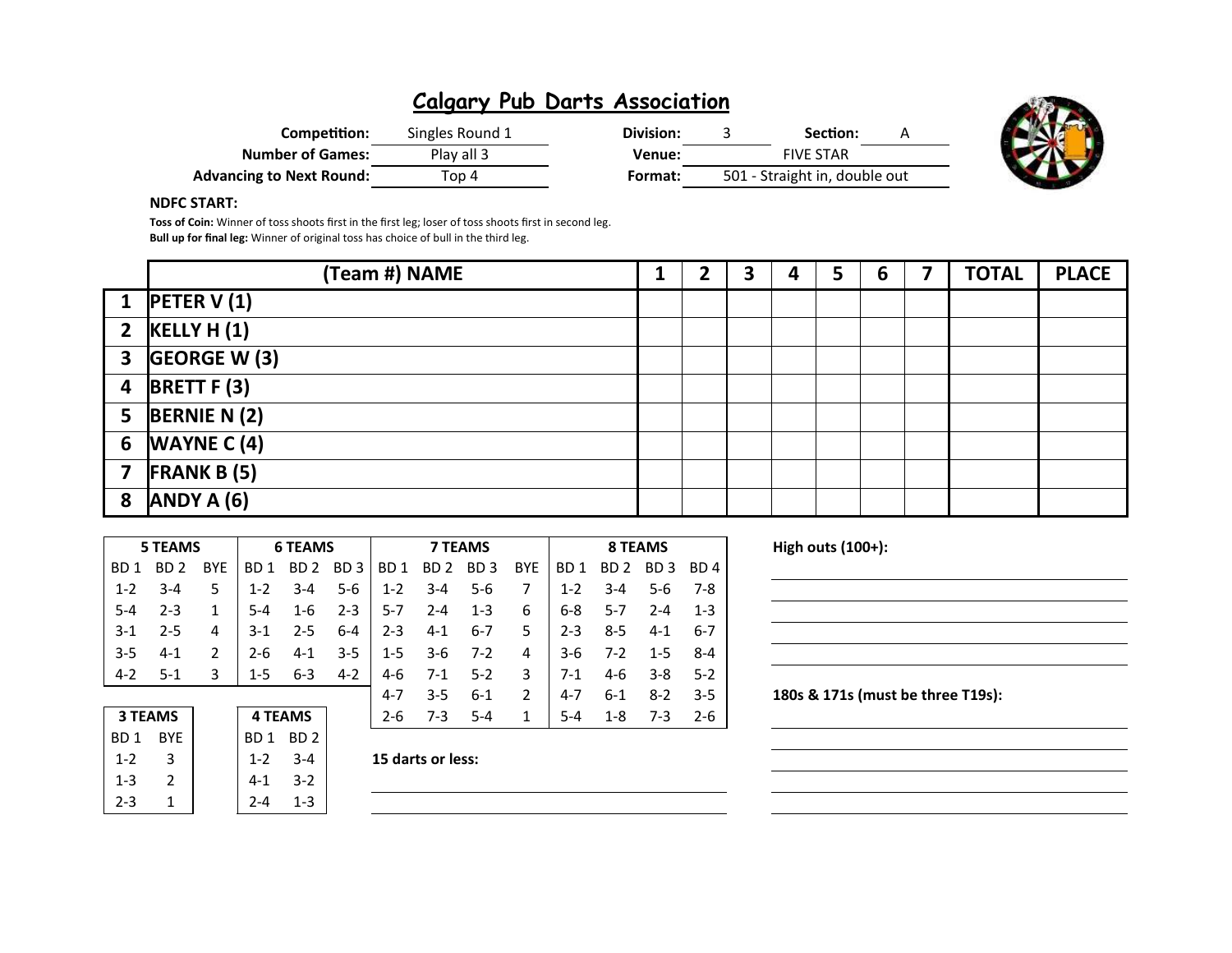| Competition:                    | Singles Round 1 | Division: | Section:                      |  |
|---------------------------------|-----------------|-----------|-------------------------------|--|
| <b>Number of Games:</b>         | Play all 3      | Venue:    | <b>BONASERA</b>               |  |
| <b>Advancing to Next Round:</b> | Top 4           | Format:   | 501 - Straight in, double out |  |



#### NDFC START:

Toss of Coin: Winner of toss shoots first in the first leg; loser of toss shoots first in second leg.

Bull up for final leg: Winner of original toss has choice of bull in the third leg.

|   | (Team #) NAME                         | 1 | 7 | 3 | 4 | 5 | 6 | 7 | <b>TOTAL</b> | <b>PLACE</b> |
|---|---------------------------------------|---|---|---|---|---|---|---|--------------|--------------|
|   | 1 $STU B(1)$                          |   |   |   |   |   |   |   |              |              |
|   | 2 MUNIR R $(1)$                       |   |   |   |   |   |   |   |              |              |
|   | 3 $ADRIAN N(2)$                       |   |   |   |   |   |   |   |              |              |
|   | 4 $\vert$ PAUL B $\vert$ 3)           |   |   |   |   |   |   |   |              |              |
|   | 5 $\left  \text{KEITH J (4)} \right $ |   |   |   |   |   |   |   |              |              |
| 6 | DARRYLE S (4)                         |   |   |   |   |   |   |   |              |              |
| 7 | $\vert$ DAVE F $\vert$ 5)             |   |   |   |   |   |   |   |              |              |
| 8 |                                       |   |   |   |   |   |   |   |              |              |

|                 | <b>5 TEAMS</b><br><b>6 TEAMS</b> |                |                 |                 |                 |                 | <b>7 TEAMS</b>  |                 |               | <b>8 TEAMS</b> |                 |          |                 |  |
|-----------------|----------------------------------|----------------|-----------------|-----------------|-----------------|-----------------|-----------------|-----------------|---------------|----------------|-----------------|----------|-----------------|--|
| BD <sub>1</sub> | BD 2                             | <b>BYE</b>     | BD <sub>1</sub> | BD <sub>2</sub> | BD <sub>3</sub> | BD <sub>1</sub> | BD <sub>2</sub> | BD <sub>3</sub> | <b>BYE</b>    | BD 1           | BD <sub>2</sub> | BD.<br>3 | BD <sub>4</sub> |  |
| $1 - 2$         | 3-4                              | 5              | $1 - 2$         | $3 - 4$         | $5-6$           | $1 - 2$         | $3 - 4$         | 5-6             | 7             | $1 - 2$        | $3 - 4$         | $5-6$    | 7-8             |  |
| $5 - 4$         | $2 - 3$                          | 1              | $5 - 4$         | $1-6$           | $2 - 3$         | $5 - 7$         | $2 - 4$         | $1 - 3$         | 6             | $6 - 8$        | $5 - 7$         | $2 - 4$  | $1 - 3$         |  |
| $3-1$           | $2 - 5$                          | 4              | $3-1$           | $2 - 5$         | $6 - 4$         | $2 - 3$         | $4-1$           | 6-7             | 5             | $2 - 3$        | $8 - 5$         | $4 - 1$  | $6 - 7$         |  |
| $3 - 5$         | $4 - 1$                          | $\mathfrak{p}$ | $2 - 6$         | $4 - 1$         | $3 - 5$         | $1 - 5$         | $3-6$           | 7-2             | 4             | $3 - 6$        | $7 - 2$         | $1 - 5$  | $8 - 4$         |  |
| $4 - 2$         | $5-1$                            | 3              | $1 - 5$         | $6 - 3$         | $4 - 2$         | $4-6$           | $7-1$           | $5 - 2$         | 3             | $7-1$          | 4-6             | $3 - 8$  | $5 - 2$         |  |
|                 |                                  |                |                 |                 |                 | $4 - 7$         | $3 - 5$         | $6 - 1$         | $\mathcal{P}$ | $4 - 7$        | $6 - 1$         | $8 - 2$  | $3 - 5$         |  |
|                 | <b>3 TEAMS</b>                   |                | <b>4 TEAMS</b>  |                 |                 | $2 - 6$         | $7-3$           | $5 - 4$         | 1             | $5 - 4$        | $1 - 8$         | $7 - 3$  | $2 - 6$         |  |
| BD <sub>1</sub> | <b>BYE</b>                       |                | BD <sub>1</sub> | BD <sub>2</sub> |                 |                 |                 |                 |               |                |                 |          |                 |  |

| <b>3 TEAMS</b><br><b>4 TEAMS</b><br>$2 - 6$        | $7-3$ |
|----------------------------------------------------|-------|
| <b>RYF</b><br>BD 1<br>BD 2<br>BD 1                 |       |
| 15 darts or less:<br>$3 - 4$<br>$1 - 2$<br>$1 - 2$ |       |
| $3-2$<br>$1 - 3$<br>$4-1$                          |       |
| $2-3$<br>$1 - 3$                                   |       |

High outs  $(100+)$ :

### 180s & 171s (must be three T19s):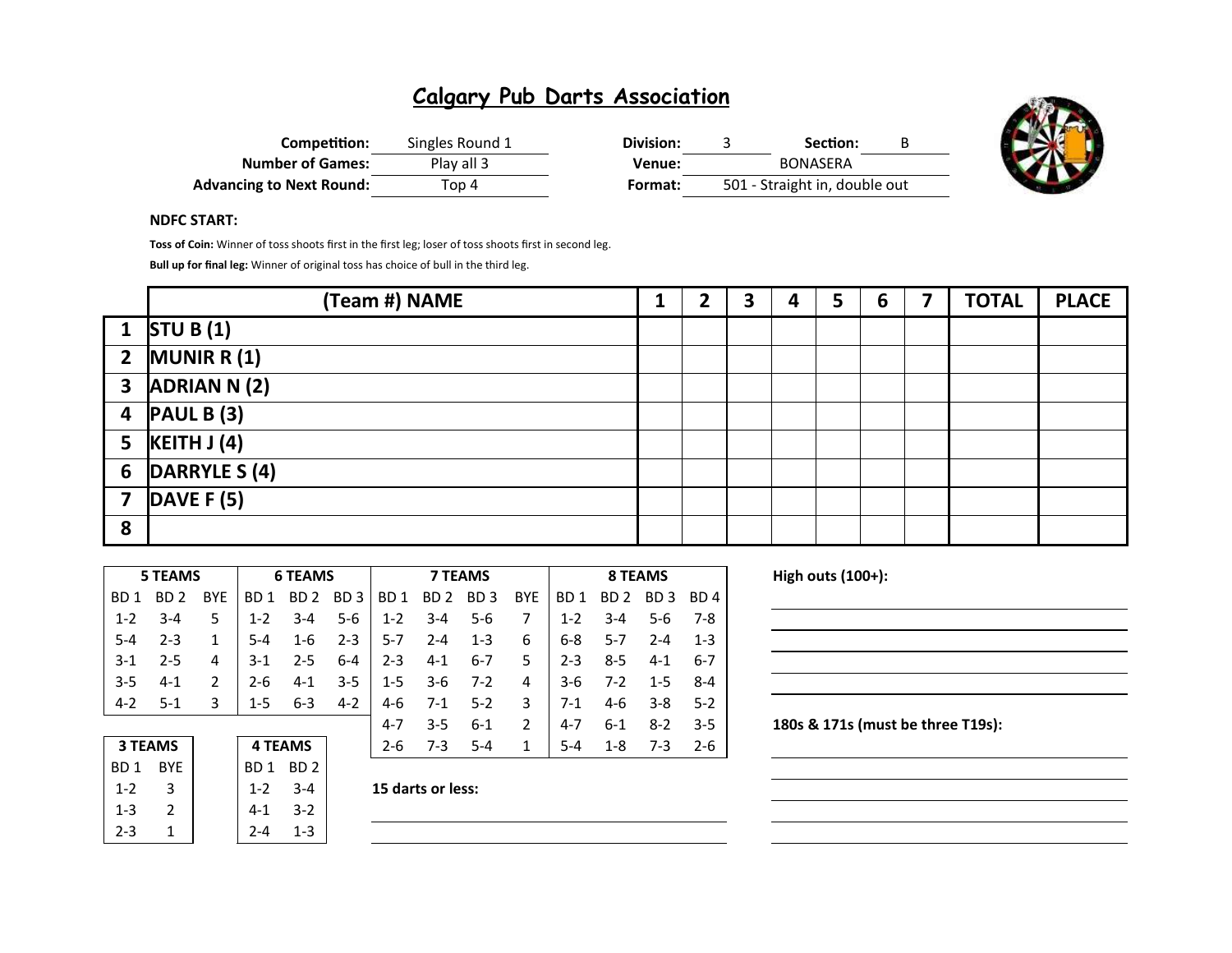| Competition:                    | Singles Round 1 | Division: | Section:                      |  |
|---------------------------------|-----------------|-----------|-------------------------------|--|
| <b>Number of Games:</b>         | Play all 3      | Venue:    | <b>BUFFALO BOBS</b>           |  |
| <b>Advancing to Next Round:</b> | Top 4           | Format:   | 501 - Straight in, double out |  |



#### NDFC START:

Toss of Coin: Winner of toss shoots first in the first leg; loser of toss shoots first in second leg.

Bull up for final leg: Winner of original toss has choice of bull in the third leg.

|                         | (Team #) NAME       | 1 | າ | 3 | 4 | 5 | 6 | 7 | <b>TOTAL</b> | <b>PLACE</b> |
|-------------------------|---------------------|---|---|---|---|---|---|---|--------------|--------------|
|                         | $1$ MAJOR M $(1)$   |   |   |   |   |   |   |   |              |              |
|                         | 2 $ CHRISH(3) $     |   |   |   |   |   |   |   |              |              |
|                         | 3 STEPHEN $L(2)$    |   |   |   |   |   |   |   |              |              |
| $\overline{\mathbf{4}}$ | JASON M(2)          |   |   |   |   |   |   |   |              |              |
|                         | 5 ELLIOT C $(5)$    |   |   |   |   |   |   |   |              |              |
| 6                       | <b>BRIAN K (5)</b>  |   |   |   |   |   |   |   |              |              |
| 7                       | <b>LIONEL M (4)</b> |   |   |   |   |   |   |   |              |              |
| 8                       |                     |   |   |   |   |   |   |   |              |              |

|                 | <b>5 TEAMS</b> |                |                | <b>6 TEAMS</b>  |                 |                 | <b>7 TEAMS</b>  |                 |            | 8 TEAMS |                 |          |                 |  |
|-----------------|----------------|----------------|----------------|-----------------|-----------------|-----------------|-----------------|-----------------|------------|---------|-----------------|----------|-----------------|--|
| BD <sub>1</sub> | BD 2           | <b>BYE</b>     | BD 1           | BD 2            | BD <sub>3</sub> | BD <sub>1</sub> | BD <sub>2</sub> | BD <sub>3</sub> | <b>BYE</b> | BD 1    | BD <sub>2</sub> | BD.<br>3 | BD <sub>4</sub> |  |
| $1 - 2$         | 3-4            | 5              | $1 - 2$        | $3 - 4$         | $5-6$           | $1 - 2$         | $3 - 4$         | $5 - 6$         | 7          | $1 - 2$ | $3 - 4$         | $5 - 6$  | $7-8$           |  |
| $5 - 4$         | $2 - 3$        | 1              | $5 - 4$        | $1 - 6$         | $2 - 3$         | $5 - 7$         | $2 - 4$         | $1 - 3$         | 6          | $6 - 8$ | $5 - 7$         | $2 - 4$  | $1 - 3$         |  |
| $3-1$           | $2 - 5$        | 4              | 3-1            | $2 - 5$         | $6 - 4$         | $2 - 3$         | $4-1$           | $6 - 7$         | 5          | $2 - 3$ | $8 - 5$         | $4 - 1$  | $6 - 7$         |  |
| $3 - 5$         | $4 - 1$        | $\mathfrak{p}$ | $2 - 6$        | $4 - 1$         | $3 - 5$         | $1 - 5$         | 3-6             | $7-2$           | 4          | $3-6$   | $7-2$           | $1 - 5$  | $8 - 4$         |  |
| $4 - 2$         | $5-1$          | 3              | $1 - 5$        | $6 - 3$         | $4 - 2$         | $4-6$           | $7-1$           | $5-2$           | 3          | $7-1$   | $4-6$           | $3 - 8$  | $5-2$           |  |
|                 |                |                |                |                 |                 | 4-7             | 3-5             | $6 - 1$         | 2          | $4 - 7$ | $6 - 1$         | $8 - 2$  | $3 - 5$         |  |
|                 | <b>3 TEAMS</b> |                | <b>4 TEAMS</b> |                 |                 | $2 - 6$         | $7-3$           | $5 - 4$         | 1          | $5 - 4$ | $1 - 8$         | $7-3$    | $2 - 6$         |  |
| BD <sub>1</sub> | <b>BYE</b>     |                | BD 1           | BD <sub>2</sub> |                 |                 |                 |                 |            |         |                 |          |                 |  |

| 3 I LAMS        |               | 4 I LAMS                           |            |         |  |  |
|-----------------|---------------|------------------------------------|------------|---------|--|--|
| BD <sub>1</sub> | <b>BYE</b>    | BD <sub>2</sub><br>BD <sub>1</sub> |            |         |  |  |
| $1 - 2$         | 3             |                                    | $1 - 2$    | $3 - 4$ |  |  |
| $1 - 3$         | $\mathcal{P}$ |                                    | 4-1        | $3-2$   |  |  |
| $2 - 3$         |               |                                    | 1-3<br>7-4 |         |  |  |

1-2  $3-4$  15 darts or less:

High outs  $(100+)$ :

180s & 171s (must be three T19s):